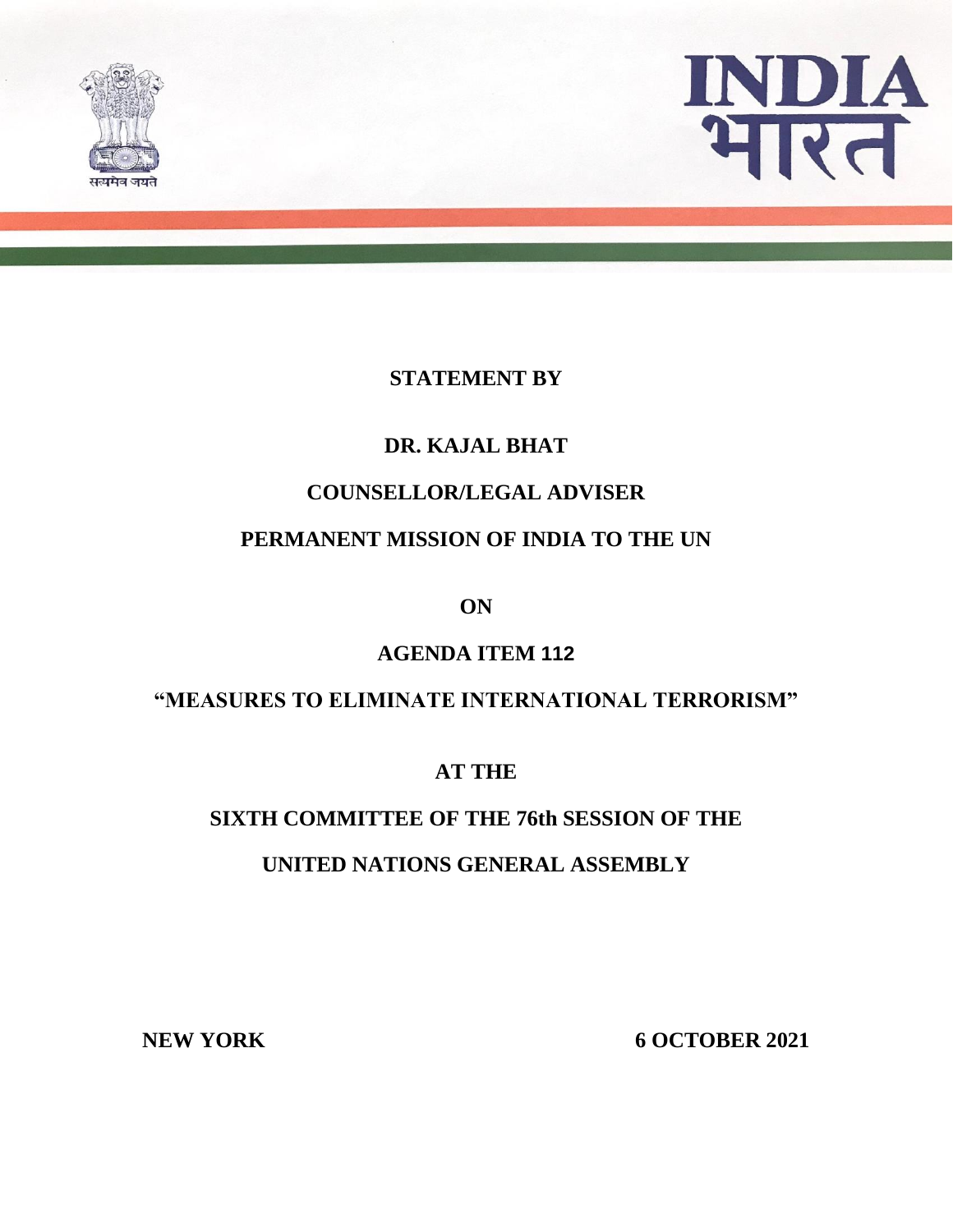#### **Madam Chair**,

My Delegation congratulates you and members of the Bureau on your election. I take this opportunity to assure you of our support during the proceedings. We thank the Secretary General for his Report in document A-76/201.

2. Terrorism continues to persist globally, spreading into new areas, with terrorists having significantly enhanced their capabilities by gaining access to new and emerging technologies like drones, virtual currencies and encrypted communications for furthering their objectives and accomplishing their evil acts. COVID-19 pandemic has further aggravated the situation. Isolation due to lockdown, distress and economic uncertainty has made the world more susceptible to radicalizing narratives and violent extremist propaganda.

3. My delegation condemns terrorism in all its forms and manifestations, and firmly believe that there cannot be any exception or justification for any act of terrorism, regardless of motivations behind such acts, and wherever, whenever and by whomsoever they are committed. There cannot be bad terrorists or good terrorists based on their intensions or objectives. Terrorists at one place are threat to the whole world. And therefore, it requires action from all of us, without any exception, to fight terrorism collectively.

4. We welcome the adoption of 7th review resolution of the Global Counter Terrorism Strategy (GCTS) by the General Assembly by consensus in June 2021. GCTS represents a common strategic and operational approach to fight terrorism collectively. My delegation contributed constructively to the negotiations, especially to strengthen the language on countering financing of terrorism, prevention of misuse of emerging technologies, strengthen the rights of victims of terrorism, providing greater financial resources to UN CT architecture and obligations of member states to take effective measures to prevent terrorist activities. We hope the member states will walk the talk and implement the strategy by taking effective measures.

5. The fight against terrorism has to be unrelenting and across all fronts. All member States must fulfill their obligations enshrined in international counter terrorism instruments and conventions. While some states lack the legal-operational frameworks and necessary Combating of Financing of Terrorism (CFT) capacities, others are clearly guilty of aiding and supporting terrorism by providing financial assistance and safe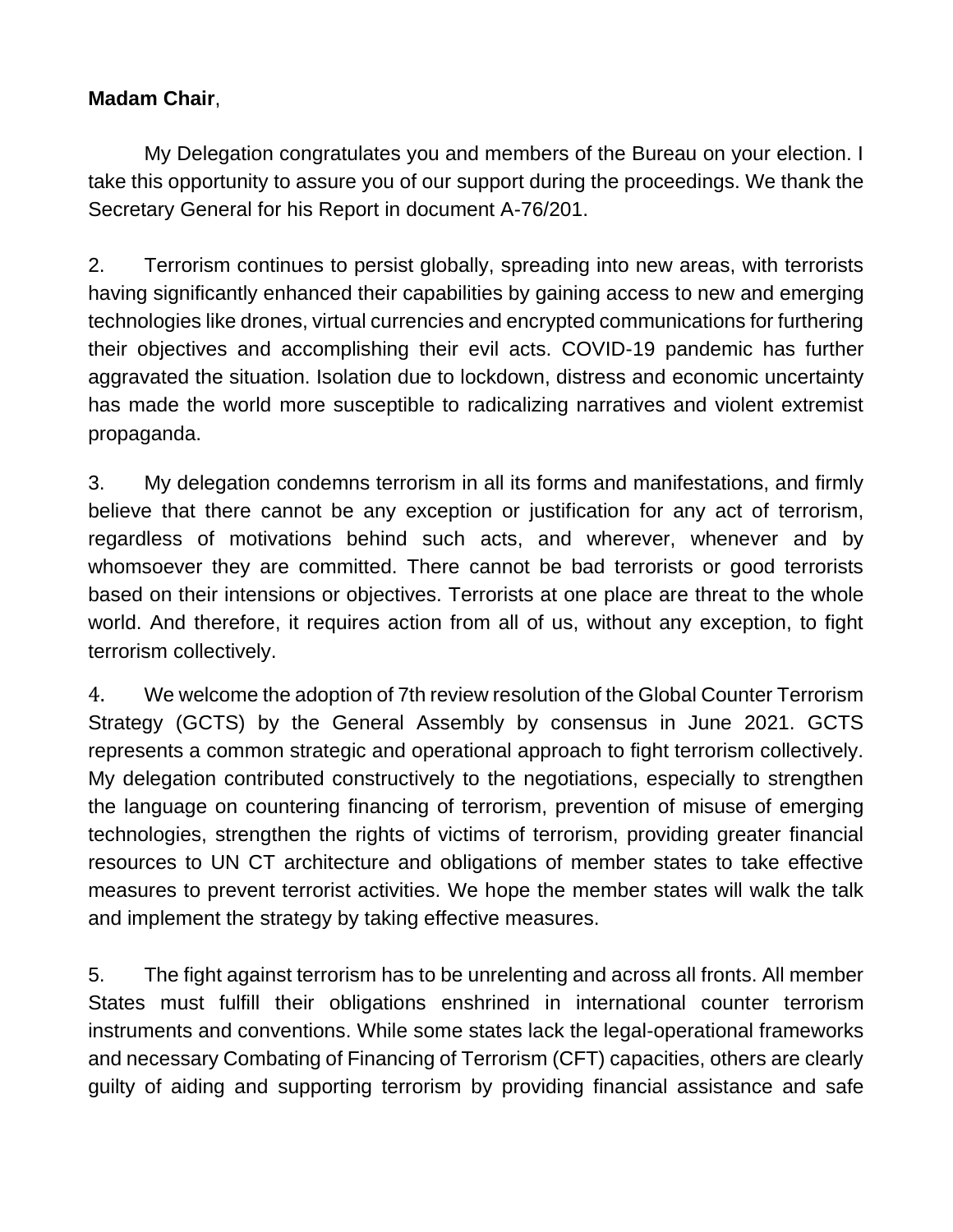havens to terrorists. We must enhance capacities of the former, but must collectively call out the latter and hold them accountable.

# **Madam Chair,**

6. We believe that when right action is not taken at the right time, then it is time itself that causes the action to fail. In 1996, long before the adoption of Resolution 1373, the initiative to pilot the draft Comprehensive Convention on International Terrorism with the objective of providing a comprehensive legal framework to combat terrorism was taken by India. We strongly urge States to unite in our efforts and end the stalemate preventing the adoption of a Comprehensive Convention on International Terrorism.

7. We all need CCIT as law enforcement instrument that should strengthen the existing framework of global anti-terrorism conventions. India reiterates the need for early finalization of Draft CCIT We firmly believe that UN needs to do more in this direction. India hopes that GA Resolution 75/145 of 15 December 2020 which in Para 25 recommends to Sixth Committee to establish the "Working Group with a view to finalize the process on the draft comprehensive convention on international terrorism will bring finality to the most important task in hand before the international community.

8. The normative efforts at the UN should also collaborate with other fora such as Financial Action Task Force (FATF). We recognize and appreciate the essential role of the Financial Action Task Force (FATF) in setting global standards. The Financial Action Task Force (FATF) should continue to identify and remedy weaknesses in anti-money laundering and counter-terror financing frameworks.

9. India is a member of the Financial Action Task Force (FATF) and undertakes National Risk Assessment (NRA) related to terror financing regularly. This aids in assessing the threats posed by terrorists and in identification of methods and instruments used by terrorist groups to attract, move or use funds for criminal purposes. We believe that NRA has helped us to make tremendous progress in implementing the recommendations of FATF with regard to Money Laundering and terror financing risks. India is already in the process of upgrading its Financial Intelligence Network to ensure quicker referral of terror-financing cases to law enforcement agencies.

**10. Before I conclude, let me express my dismay that Pakistan has once again misused this August Forum to repeat at** *adnauseam* **their litany of lies. Here is the biggest perpetrator and supporter of terrorism masquerading us its victim. We**